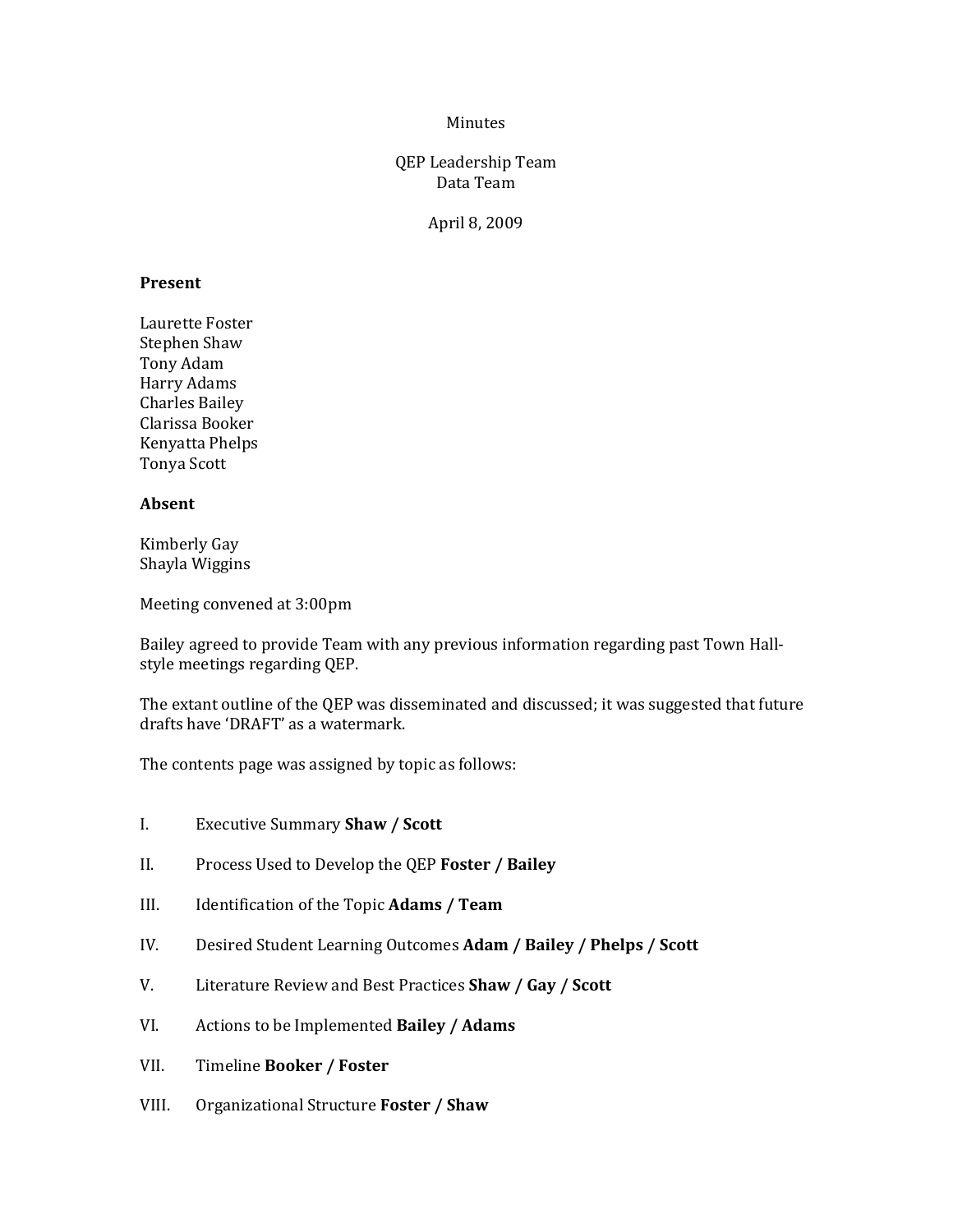# IX. Resources **B ooker / Foster**

# **Adam / Bailey / Phelps / Scott** X. Assessment

### XI. Appendices **Team**

Shaw has agreed to be the principle writer for the document.

The topic was discussed as tentative; there was discussion of possible topics. Faculty and alumni say persistence is an issue, students would like to see some mentoring, reading is offered as an 'umbrella' term with possible variations as to what 'reading refers to. Reasoning and comprehension were suggested as better terms.

Should the committee, if sophomores become a focus, concentrate on the carry‐through rom freshman to sophomore years (as surveys say), or focus on the sophomore to junior f year (which data suggests)? The data team will provide more information regarding data.

Regarding the question of when the QEP should start, the answer was no later than fall 2010.

A standing meeting time of noon-1 PM on Wednesdays was decided on and Dana Kumar will kindly book the SACS room for us, and will send out a reminder.

The meeting concluded at 4:00.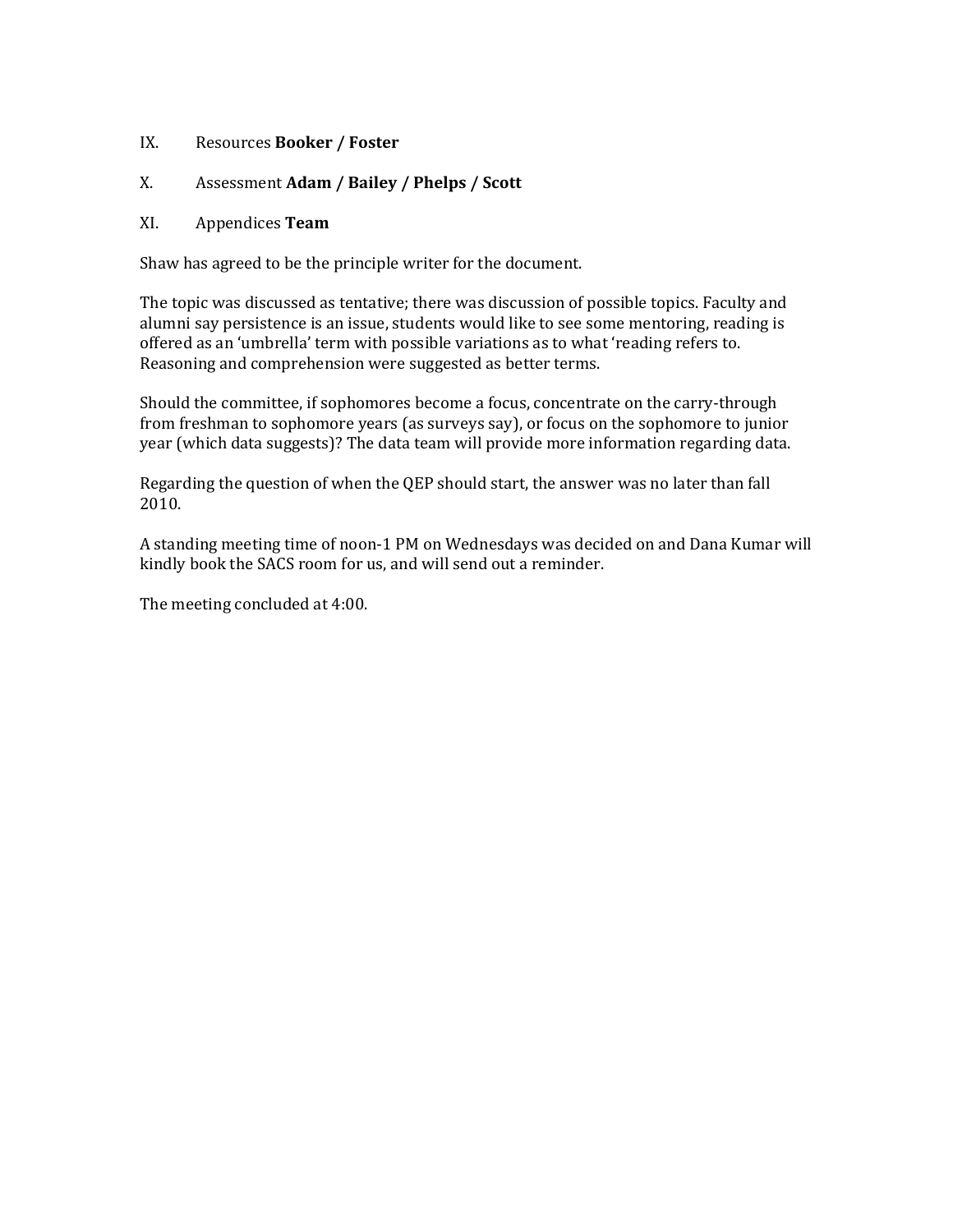#### Minutes

# QEP Leadership Team Data Team

April 15, 2009

#### **Present**

Laurette Foster Stephen Shaw Tony Adam Harry Adams Charles Bailey Clarissa Booker Kenyatta Phelps Tonya Scott

# **Absent**

Kimberly Gay Shayla Wiggins

Meeting convened at 12:00pm

There was substantial discussion as to (1) data should drive topic selection (2) does the data support a focus upon reading, mathematics, or some combination of the two ('comprehension').

It was noted that close to half of incoming students are conditional in mathematics, and then (in decreasing order of severity) writing and reading. Again, this data comes from the THEA‐ students are possibly not treating the THEA with appropriate seriousness, and in fact UC is sometimes providing the opportunity for a 'second shot' at the test.

Other measures (than just the THEA) were discussed: coursework (embedded assessment not grades), statistics from writing center (Tony agreed to investigate this source for data. It was also suggested the developmental education faculty be surveyed as to what reading test they employ and if they have extant data.

Bailey agreed to provide Team with any previous information regarding past Town Hall‐ style meetings regarding QEP.

It was suggested that we create focus groups with both faculty and students. There is an appendix to one of the sample QEPs that has some 'leading' questions we should consider. The FSSE data will also be investigated. It was discussed we need to consider how to market the QEP.

The meeting concluded at 1:00 PM.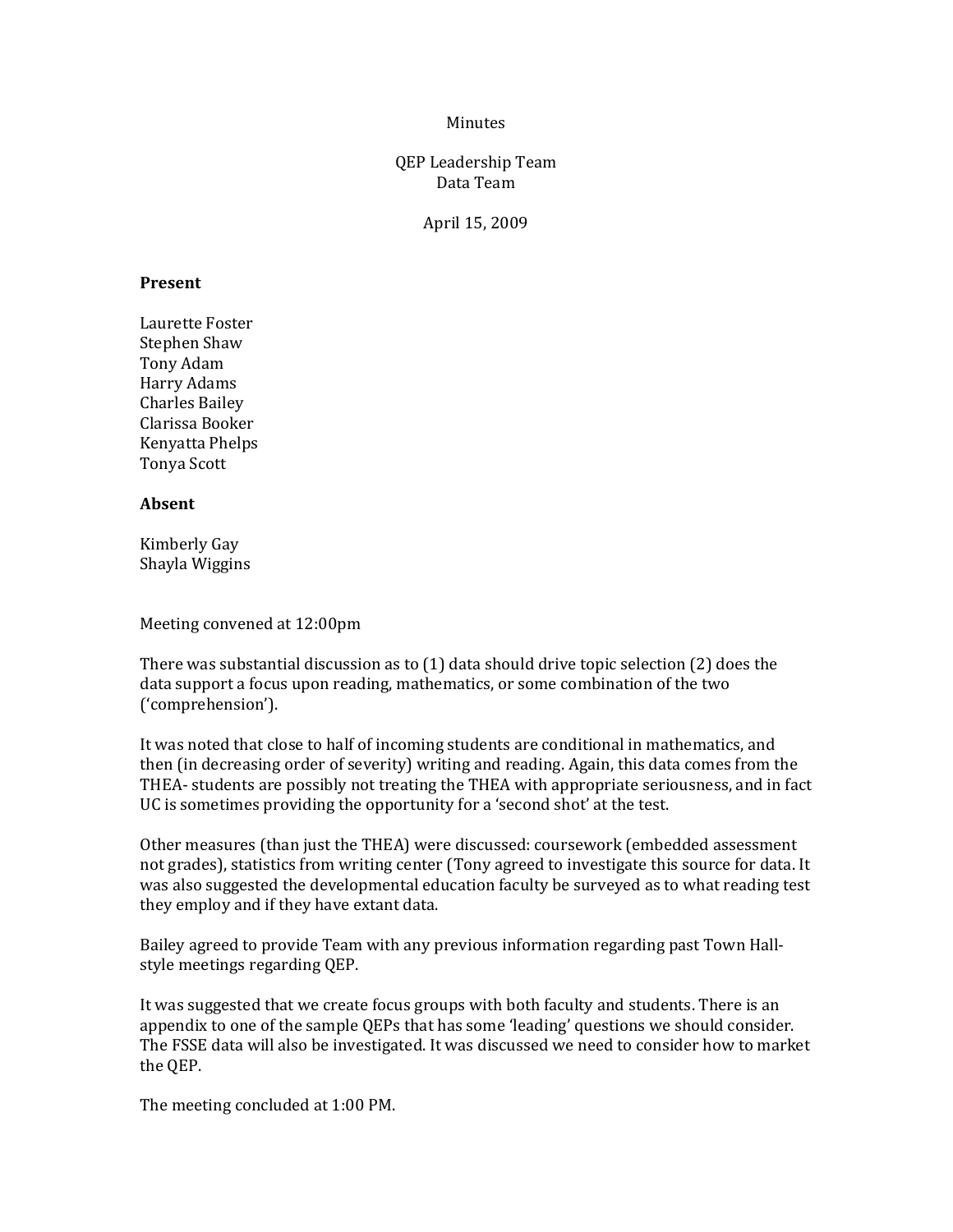### Minutes

# QEP Leadership Team Data Team

April 22, 2009

#### **Present**

Laurette Foster Stephen Shaw Tony Adam Harry Adams Charles Bailey Clarissa Booker Kenyatta Phelps Tonya Scott Shayla Wiggins

### **Absent**

Kimberly Gay

#### **Data Team Members Present**

Paul Biney Paul Johnson Kenyatta Phelps Samuel Sampson

Meeting convened at 12:00pm

The group has been charged by the Provost with creating 3‐4 slides to be included in the presentation to the EOM tomorrow morning.

Data was provided showing that  $\sim$  43% (571 out of 1359) of the FTFT students for FA08 were provisional, and that a majority of the students were not spending leisure time on reading of sustained study. Bloom's taxonomy was distributed and discussed in depth, but not as a QEP topic.

Regarding the QEP topic, faculty development needs to have a prominent role, as well as a method of ensuring student involvement somewhere between the level of voluntary and mandatory.

After substantial discussion with the Data Team, it was decided to present 4 slides to the EOM describing a pilot project for the FA09 semester. Training will be conducted during SU09, piloted during FA09 and implemented SP10.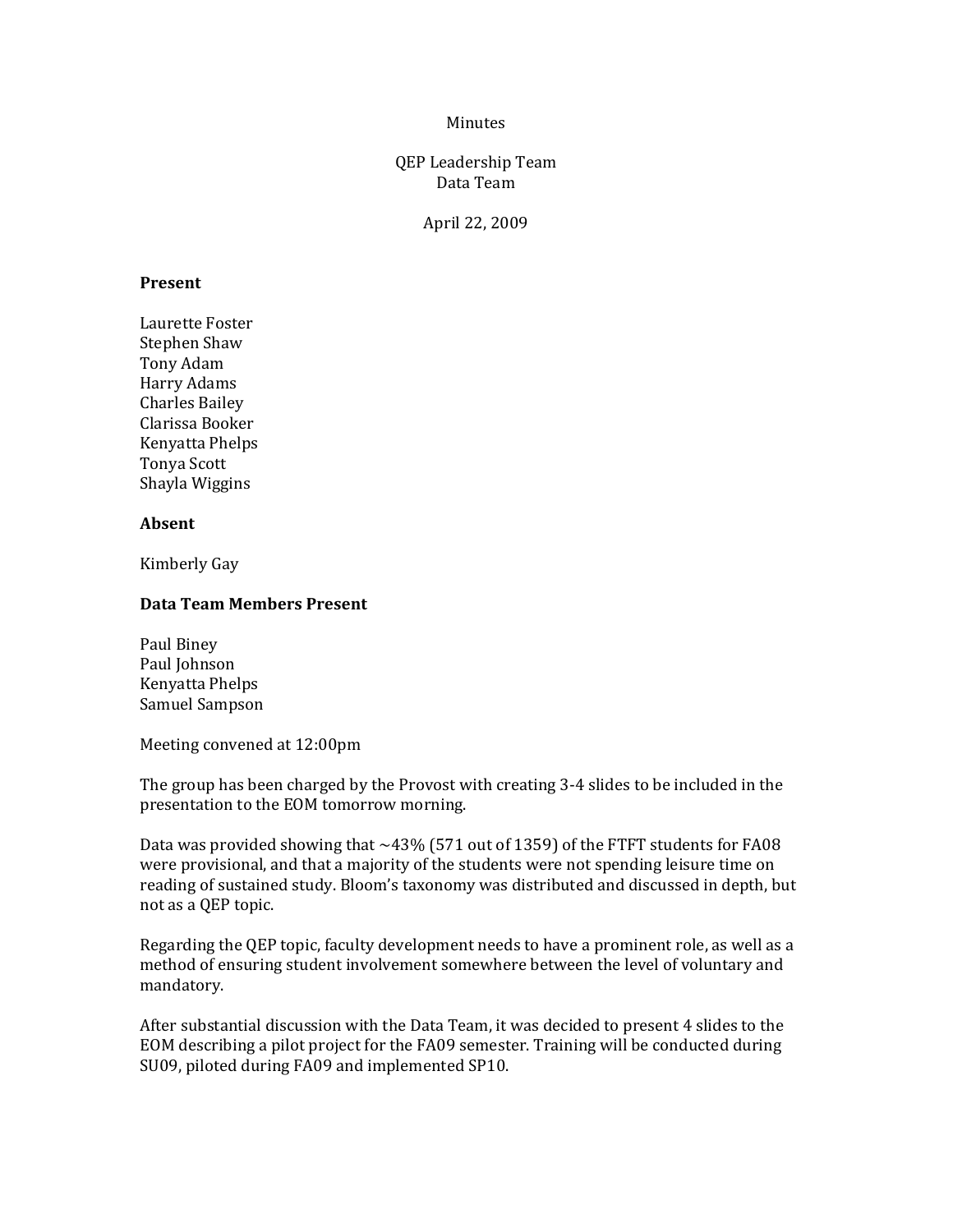The core model (iREAD) has an initial cohort of 50 students, voluntarily selected from each College proportionally.

There is a list of  $\sim$ 8 books, and each College will choose one book to focus on. Each college will then sponsor a monthly reading activity tied to the book they have chosen, with the activity relevant to their specific field of study.

The contest will culminate in an Elite 8 Competition.

Two tests will be used (Nelson‐Denney and MAPP) to assess 3 direct measures: pre/ post test, oral presentation and written project. There will also be an indirect measure of an exit focus group, which will be most useful for this pilot project.

Learning outcomes consist of:

- (1) Increasing the number of books students read outside of class annually by at least 50%
- (2) Develop students' vocabulary
- (3) Advance students' reading comprehension
- (4) Improve students' reading fluency.

The meeting concluded at 3:15 PM.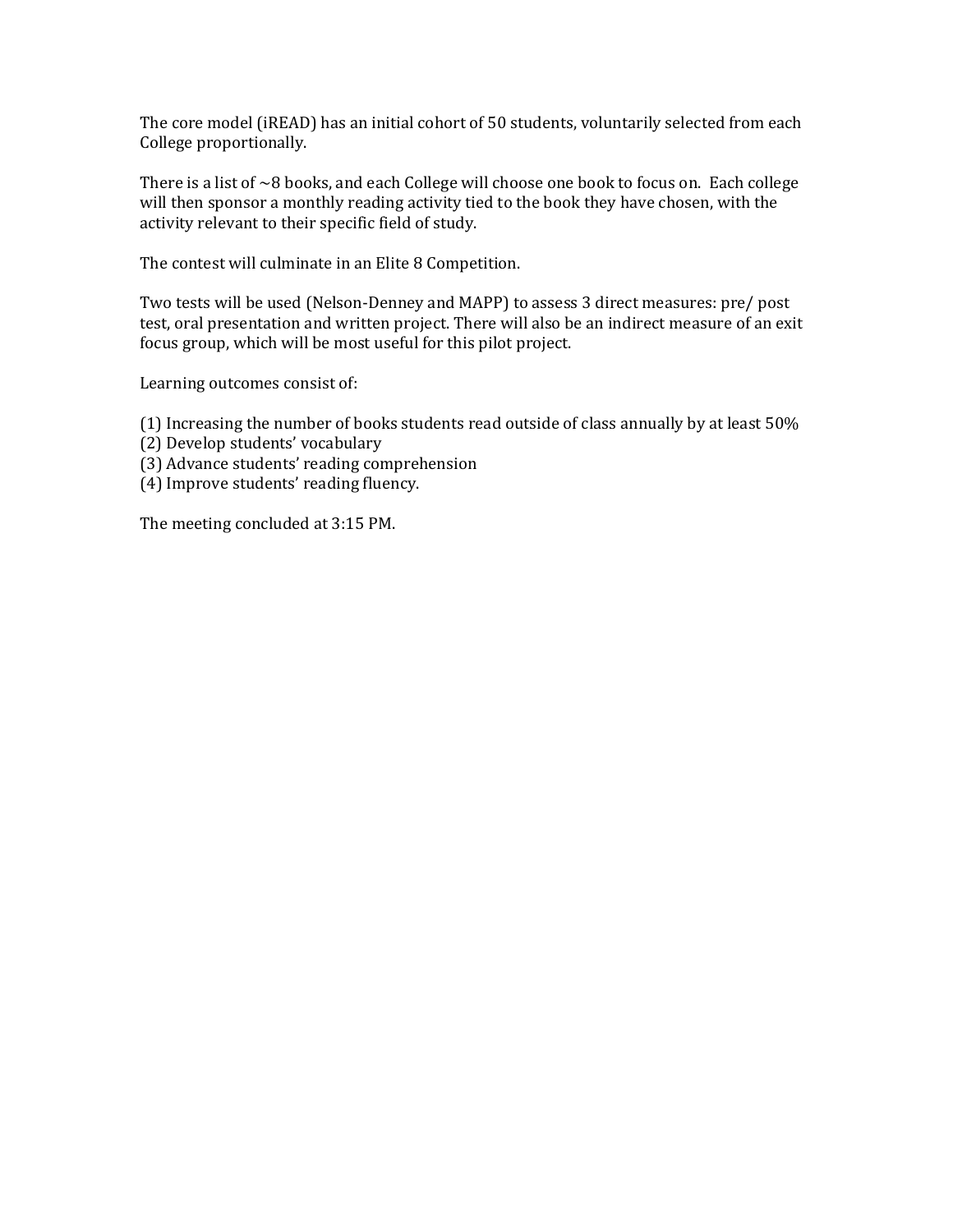# **QEP Northwest Center 7/22/2009**

Foster Phelps Adam Shaw

### **Proposed QEP title:**

### **iREAD to R.E.A.D!**

**Integrating Reading To…**

**Reason & Engage For My Academic Development**

#### **Decisions:**

- Use the Learning Frameworks (LF) classes as the basis for selecting freshmen, rather than select by classes or UC Building.
- ‐ Add a glossary with terms and acronyms to the appendix
- ‐ Have the 2000 level reflection papers sent to the writing center to be evaluated (their rubric)
- ‐ Try to finalize a smaller sample size (not 1400) (*pace* West Texas)
- ‐ Have the initial year be a pilot year; the data will guide next year's iteration
- ‐ Discover what courses FTFT can enroll in if they fail to meet THEA
- ‐ Parcel out the Bibliography among committee members to create annotated bibliography
- ‐ Recognizing that 'mentoring' can cover both active mentoring as well as possibly being mentored, the UC cohort could attend the Tutoring and Writing Centers (among others) to be mentored. Later, the 2000 level students could mentor the UC cohort; this will amplify the 'research buddy' idea below.
- ‐ Create subcommittees as follows:
- ‐ Technology, Marketing, Community Engagement, Assessment (Pre/Post, Reporting, etc., Mentoring, Reading Selections, Course Oversight/Management, Budget, Faculty Development, Other as Needed.